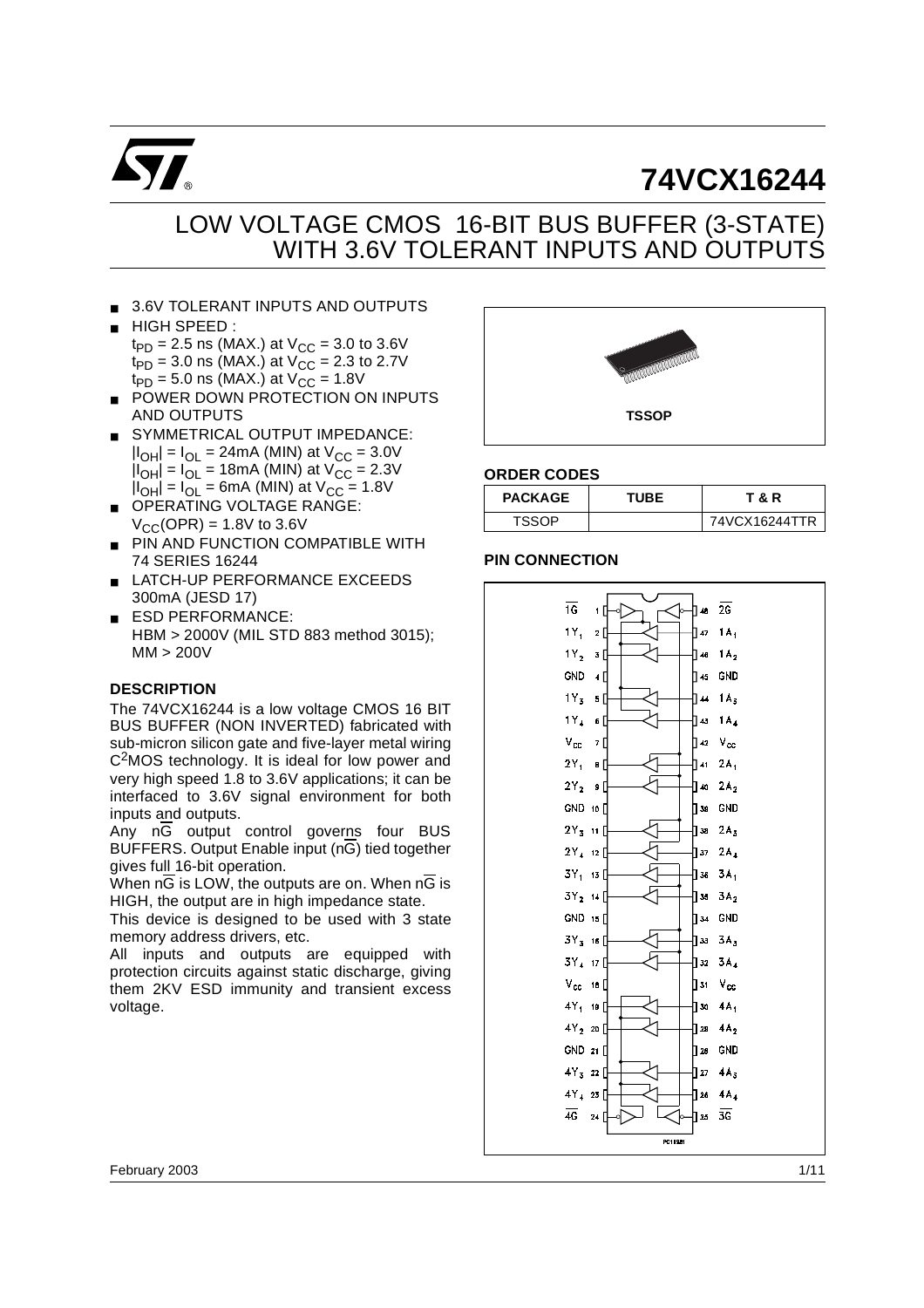### **INPUT AND OUTPUT EQUIVALENT CIRCUIT**



#### **PIN DESCRIPTION**

| PIN No                           | <b>SYMBOL</b> | <b>NAME AND FUNCTION</b>   |  |  |
|----------------------------------|---------------|----------------------------|--|--|
| 1                                | 1G            | Output Enable Input        |  |  |
| 2, 3, 5, 6                       | 1Y1 to 1Y4    | Data Outputs               |  |  |
| 8, 9, 11, 12                     | 2Y1 to 2Y4    | Data Outputs               |  |  |
| 13, 14, 16, 17                   | 3Y1 to 3Y4    | Data Outputs               |  |  |
| 19, 20, 22, 23                   | 4Y1 to 4Y4    | Data Outputs               |  |  |
| 24                               | 4G            | Output Enable Input        |  |  |
| 25                               | 3G            | <b>Output Enable Input</b> |  |  |
| 30, 29, 27, 26                   | 4A1 to 4A4    | Data Outputs               |  |  |
| 36, 35, 33, 32                   | 3A1 to 3A4    | Data Outputs               |  |  |
| 41, 40, 38, 37                   | 2A1 to 2A4    | Data Outputs               |  |  |
| 47, 46, 44, 43                   | 1A1 to 1A4    | Data Outputs               |  |  |
| 48                               | 2G            | Output Enable Input        |  |  |
| 4, 10, 15, 21,<br>28, 34, 39, 45 | GND           | Ground (0V)                |  |  |
| 7, 18, 31, 42                    | $V_{\rm CC}$  | Positive Supply Voltage    |  |  |

#### **TRUTH TABLE**

| <b>INPUTS</b> | <b>OUTPUT</b> |  |
|---------------|---------------|--|
| G             | An            |  |
|               |               |  |
|               |               |  |
|               |               |  |

X : Don't Care Z : High Impedance

### **IEC LOGIC SYMBOLS**

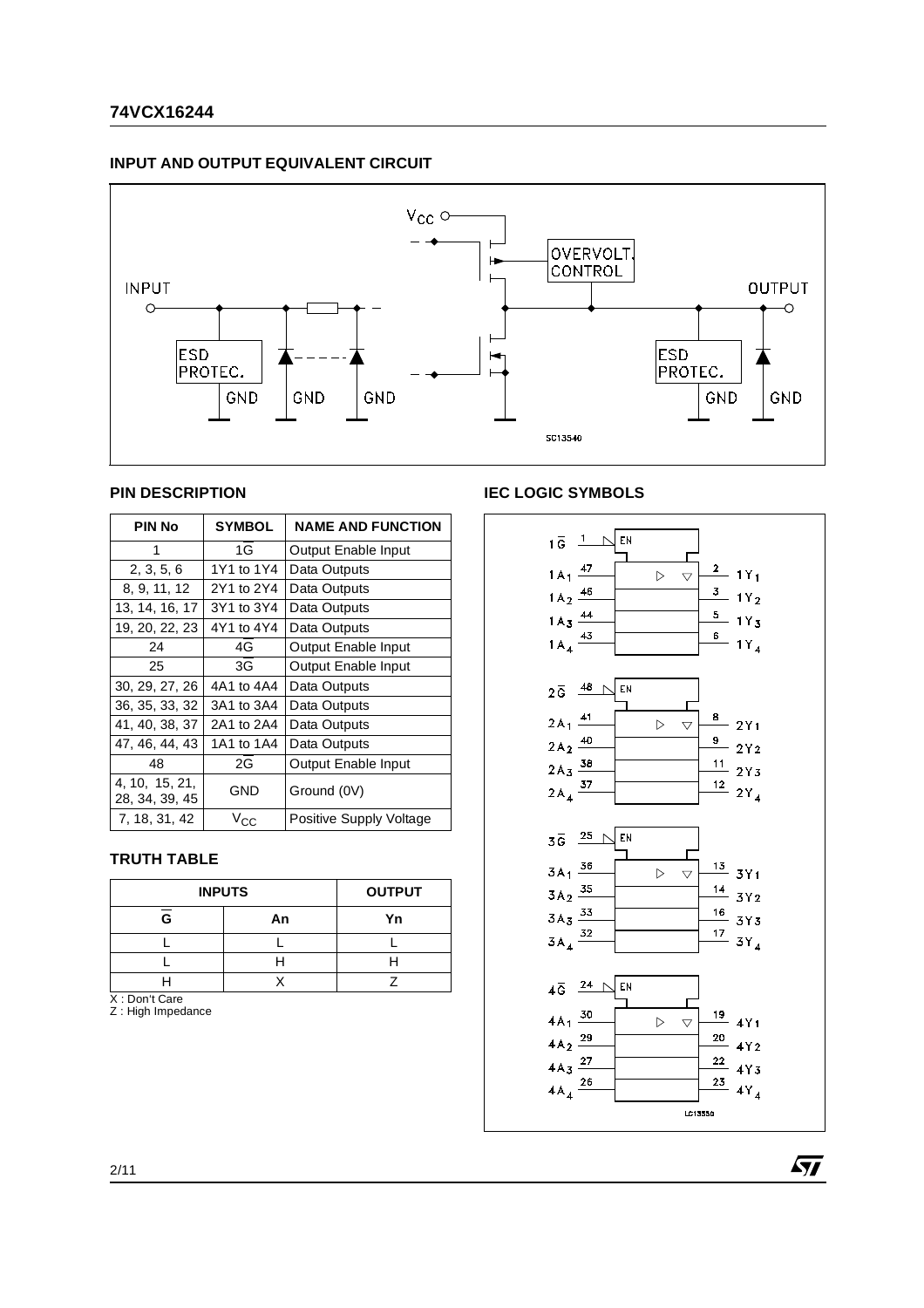### **ABSOLUTE MAXIMUM RATINGS**

| Symbol                              | <b>Parameter</b>                                    | Value                    | Unit |
|-------------------------------------|-----------------------------------------------------|--------------------------|------|
| $V_{\rm CC}$                        | Supply Voltage                                      | $-0.5$ to $+4.6$         | V    |
| $V_{I}$                             | <b>DC Input Voltage</b>                             | $-0.5$ to $+4.6$         | V    |
| V <sub>O</sub>                      | DC Output Voltage (OFF State)                       | $-0.5$ to $+4.6$         | V    |
| $V_{\rm O}$                         | DC Output Voltage (High or Low State) (note 1)      | $-0.5$ to $V_{CC}$ + 0.5 | V    |
| Ιıκ                                 | DC Input Diode Current                              | $-50$                    | mA   |
| Ιoκ                                 | DC Output Diode Current (note 2)                    | $-50$                    | mA   |
| $\mathsf{I}_{\Omega}$               | <b>DC Output Current</b>                            | ± 50                     | mA   |
| I <sub>CC</sub> or I <sub>GND</sub> | DC V <sub>CC</sub> or Ground Current per Supply Pin | ± 100                    | mA   |
| $P_D$                               | <b>Power Dissipation</b>                            | 400                      | mW   |
| $T_{\text{stg}}$                    | Storage Temperature                                 | $-65$ to $+150$          | °C   |
| $\mathsf{T}_{\mathsf{L}}$           | Lead Temperature (10 sec)                           | 300                      | °C   |

Absolute Maximum Ratings are those values beyond which damage to the device may occur. Functional operation under these conditions is<br>not implied<br>1) I<sub>O</sub> absolute maximum rating must be observed<br>2) V<sub>O</sub> < GND, V<sub>O</sub> > V<sub>CC</sub>

#### **RECOMMENDED OPERATING CONDITIONS**

| Symbol              | <b>Parameter</b>                                           | Value         | Unit |
|---------------------|------------------------------------------------------------|---------------|------|
| $V_{\rm CC}$        | Supply Voltage                                             | 1.8 to 3.6    | V    |
| $V_{I}$             | Input Voltage                                              | $-0.3$ to 3.6 | V    |
| $V_{\rm O}$         | Output Voltage (OFF State)                                 | 0 to 3.6      | V    |
| $V_{\rm O}$         | Output Voltage (High or Low State)                         | 0 to $V_{CC}$ | V    |
| $I_{OH}$ , $I_{OL}$ | High or Low Level Output Current ( $V_{CC}$ = 3.0 to 3.6V) | ± 24          | mA   |
| $I_{OH}$ , $I_{OL}$ | High or Low Level Output Current ( $V_{CC}$ = 2.3 to 2.7V) | ±18           | mA   |
| $I_{OH}$ , $I_{OL}$ | High or Low Level Output Current ( $V_{CC}$ = 1.8V)        | ± 6           | mA   |
| $T_{op}$            | <b>Operating Temperature</b>                               | -55 to 125    | °C   |
| dt/dv               | Input Rise and Fall Time (note 1)                          | 0 to 10       | ns/V |

1)  $V_{IN}$  from 0.8V to 2V at  $V_{CC} = 3.0V$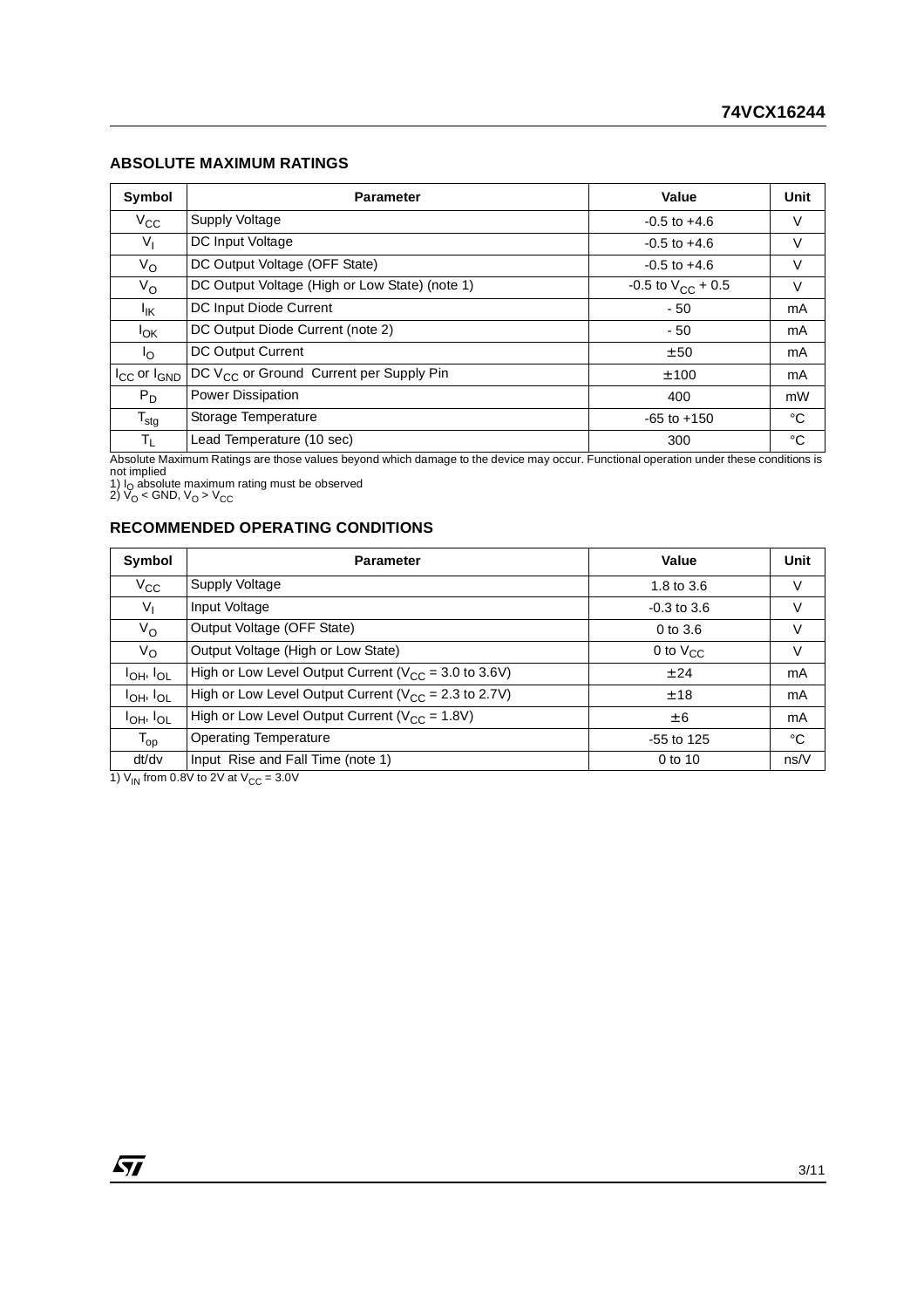### **74VCX16244**

|                        |                                             | <b>Test Condition</b> |                                                  | Value         |                |               |                         |        |
|------------------------|---------------------------------------------|-----------------------|--------------------------------------------------|---------------|----------------|---------------|-------------------------|--------|
| Symbol                 | <b>Parameter</b>                            | $V_{\rm CC}$          |                                                  |               | -40 to 85 $°C$ |               | -55 to 125 $^{\circ}$ C |        |
|                        |                                             | (V)                   |                                                  | Min.          | Max.           | Min.          | Max.                    |        |
| $V_{\text{IH}}$        | High Level Input<br>Voltage                 | 2.7 to 3.6            |                                                  | 2.0           |                | 2.0           |                         | $\vee$ |
| $V_{IL}$               | Low Level Input<br>Voltage                  |                       |                                                  |               | 0.8            |               | 0.8                     |        |
| $V_{OH}$               | High Level Output                           | 2.7 to 3.6            | $I_{\Omega} = -100 \mu A$                        | $V_{CC}$ -0.2 |                | $V_{CC}$ -0.2 |                         |        |
|                        | Voltage                                     | 2.7                   | $I_{\Omega} = -12$ mA                            | 2.2           |                | 2.2           |                         | V      |
|                        |                                             | 3.0                   | $I_{\Omega} = -18$ mA                            | 2.4           |                | 2.4           |                         |        |
|                        |                                             |                       | $I_{\Omega} = -24 \text{ mA}$                    | 2.2           |                | 2.2           |                         |        |
| $V_{OL}$               | Low Level Output                            | 2.7 to 3.6            | $I_{\Omega} = 100 \mu A$                         |               | 0.2            |               | 0.2                     |        |
|                        | Voltage                                     | 2.7                   | $IO=12$ mA                                       |               | 0.4            |               | 0.4                     | $\vee$ |
|                        |                                             | 3.0                   | $IO=18 mA$                                       |               | 0.4            |               | 0.4                     |        |
|                        |                                             |                       | $IO=24 mA$                                       |               | 0.55           |               | 0.55                    |        |
| 4                      | Input Leakage<br>Current                    | 2.7 to 3.6            | $V_1 = 0$ to 3.6V                                |               | ± 5            |               | ± 5                     | μA     |
| $I_{off}$              | Power Off Leakage<br>Current                | $\Omega$              | $V_1$ or $V_0 = 0$ to 3.6V                       |               | 10             |               | 10                      | μA     |
| $I_{OZ}$               | High Impedance<br>Output Leakage<br>Current | $2.7$ to $3.6$        | $V_I = V_{IH}$ or $V_{IL}$<br>$V_O = 0$ to 3.6V  |               | ± 10           |               | ± 10                    | μA     |
| $I_{\rm CC}$           | Quiescent Supply                            |                       | $V_1 = V_{CC}$ or GND                            |               | 20             |               | 20                      |        |
|                        | Current                                     | 2.7 to 3.6            | $V_1$ or $V_{\Omega} = V_{\text{CC}}$ to<br>3.6V |               | ± 20           |               | ± 20                    | μA     |
| $\Delta I_{\text{CC}}$ | I <sub>CC</sub> incr. per Input             | 2.7 to 3.6            | $V_{IH} = V_{CC} - 0.6V$                         |               | 750            |               | 750                     | μA     |

### **DC SPECIFICATIONS** (2.7V <  $V_{CC}$   $\leq$  3.6V unless otherwise specified)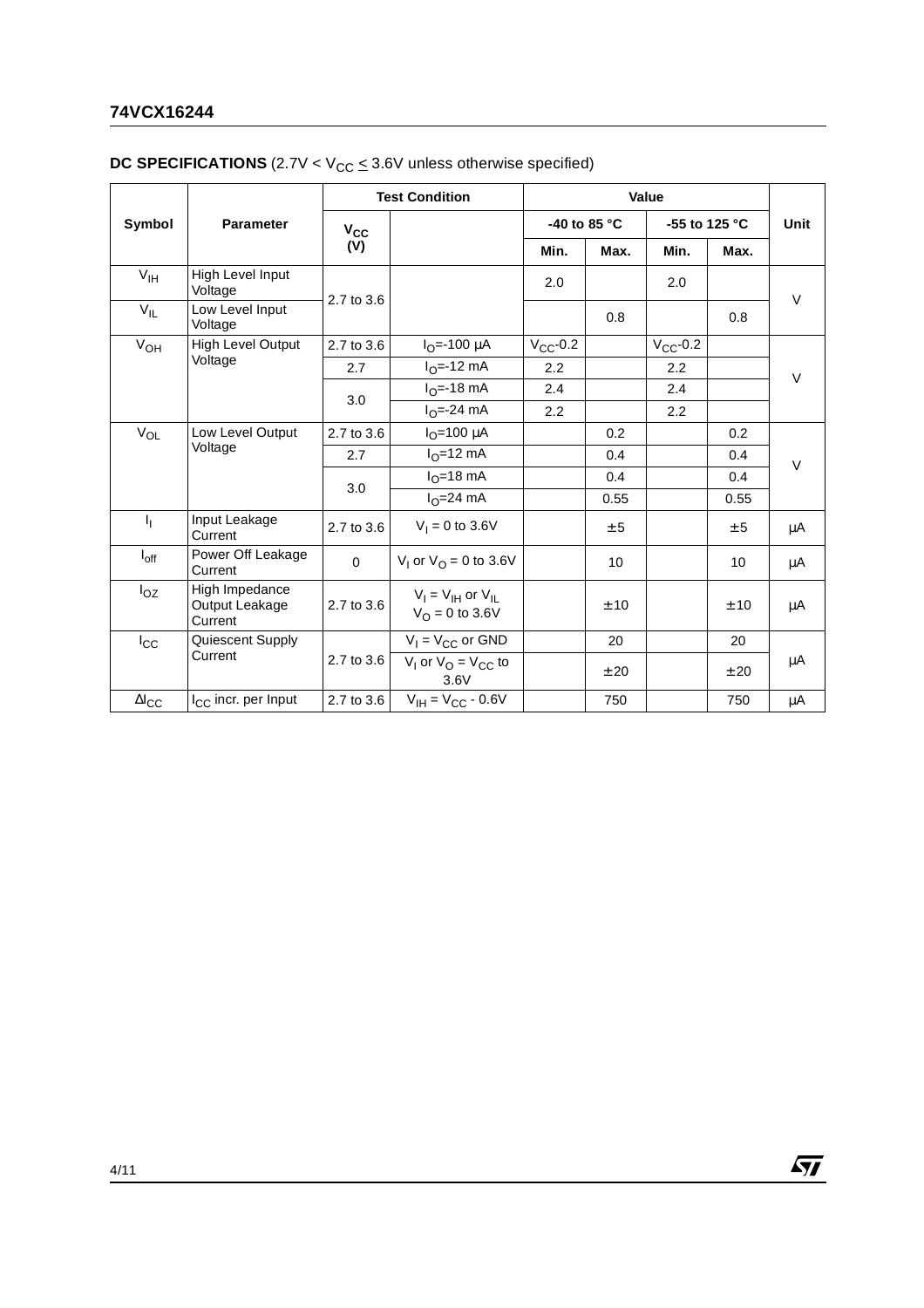|                 |                                             | <b>Test Condition</b> |                                                        |                        |                 |               |      |             |
|-----------------|---------------------------------------------|-----------------------|--------------------------------------------------------|------------------------|-----------------|---------------|------|-------------|
| Symbol          | <b>Parameter</b><br>$V_{\rm CC}$            |                       |                                                        | -40 to 85 $^{\circ}$ C |                 | -55 to 125 °C |      | <b>Unit</b> |
|                 |                                             | (V)                   |                                                        | Min.                   | Max.            | Min.          | Max. |             |
| $V_{\text{IH}}$ | High Level Input<br>Voltage                 | 2.3 to 2.7            |                                                        | 1.6                    |                 | 1.6           |      | $\vee$      |
| $V_{IL}$        | Low Level Input<br>Voltage                  |                       |                                                        |                        | 0.7             |               | 0.7  |             |
| $V_{OH}$        | <b>High Level Output</b>                    | 2.3 to 2.7            | $I_{\rm O}$ =-100 $\mu$ A                              | $V_{CC}$ -0.2          |                 | $V_{CC}$ -0.2 |      |             |
|                 | Voltage                                     |                       | $I_{\Omega} = -6$ mA                                   | 2.0                    |                 | 2.0           |      | $\vee$      |
|                 |                                             | 2.3                   | $IO=-12 mA$                                            | 1.8                    |                 | 1.8           |      |             |
|                 |                                             |                       | $I_{\Omega} = -18$ mA                                  | 1.7                    |                 | 1.7           |      |             |
| $V_{OL}$        | Low Level Output                            | 2.3 to 2.7            | $I_{\Omega} = 100 \mu A$                               |                        | 0.2             |               | 0.2  |             |
|                 | Voltage                                     | 2.3                   | $IO=12$ mA                                             |                        | 0.4             |               | 0.4  | $\vee$      |
|                 |                                             |                       | $IO=18 mA$                                             |                        | 0.6             |               | 0.6  |             |
| Ч.              | Input Leakage<br>Current                    | 2.3 to 2.7            | $V_1 = 0$ to 3.6V                                      |                        | ± 5             |               | ± 5  | $\mu$ A     |
| $I_{off}$       | Power Off Leakage<br>Current                | $\Omega$              | $V_1$ or $V_0 = 0$ to 3.6V                             |                        | 10 <sup>1</sup> |               | 10   | μA          |
| $I_{OZ}$        | High Impedance<br>Output Leakage<br>Current | 2.3 to 2.7            | $V_I = V_{IH}$ or $V_{IL}$<br>$V_{\Omega} = 0$ to 3.6V |                        | ± 10            |               | ± 10 | μA          |
| $I_{\rm CC}$    | Quiescent Supply                            |                       | $V_1 = V_{CC}$ or GND                                  |                        | 20              |               | 20   |             |
|                 | Current                                     | 2.3 to 2.7            | $V_1$ or $V_{\Omega}$ = $V_{\text{CC}}$ to<br>3.6V     |                        | ± 20            |               | ± 20 | μA          |

### **DC SPECIFICATIONS** (2.3V <  $V_{CC}$   $\leq$  2.7V unless otherwise specified)

## **DC SPECIFICATIONS** (1.8V  $\leq$  V<sub>CC</sub>  $\leq$  2.3V unless otherwise specified)

|                 |                                             | <b>Test Condition</b> |                                                        |                |         |               |                 |        |
|-----------------|---------------------------------------------|-----------------------|--------------------------------------------------------|----------------|---------|---------------|-----------------|--------|
| Symbol          | <b>Parameter</b>                            | $V_{\rm CC}$          |                                                        | -40 to 85 $°C$ |         | -55 to 125 °C |                 | Unit   |
|                 |                                             | (V)                   |                                                        | Min.           | Max.    | Min.          | Max.            |        |
| $V_{\text{IH}}$ | High Level Input<br>Voltage                 | 1.8 to 2.3            |                                                        | 0.7 VCC        |         | 0.7 VCC       |                 | V      |
| $V_{IL}$        | Low Level Input<br>Voltage                  |                       |                                                        |                | 0.2 VCC |               | 0.2 VCC         | $\vee$ |
| $V_{OH}$        | High Level Output                           | 1.8                   | $I_{\Omega}$ =-100 µA                                  | $V_{CC}$ -0.2  |         | $V_{CC}$ -0.2 |                 | $\vee$ |
|                 | Voltage                                     |                       | $IO=-6 mA$                                             | 1.4            |         | 1.4           |                 |        |
| $V_{OL}$        | Low Level Output                            | 1.8                   | $I_{\Omega} = 100 \mu A$                               |                | 0.2     |               | 0.2             | $\vee$ |
|                 | Voltage                                     |                       | $I_{\Omega} = 6$ mA                                    |                | 0.3     |               | 0.3             |        |
| Τ,              | Input Leakage<br>Current                    | 1.8                   | $V_1 = 0$ to 3.6V                                      |                | ± 5     |               | ± 5             | μA     |
| $I_{off}$       | Power Off Leakage<br>Current                | $\Omega$              | V <sub>1</sub> or $V_{\Omega} = 0$ to 3.6V             |                | 10      |               | 10 <sup>1</sup> | μA     |
| $I_{OZ}$        | High Impedance<br>Output Leakage<br>Current | 1.8                   | $V_I = V_{IH}$ or $V_{IL}$<br>$V_{\Omega} = 0$ to 3.6V |                | ± 10    |               | ± 10            | μA     |
| $I_{\rm CC}$    | Quiescent Supply                            |                       | $V_1 = V_{CC}$ or GND                                  |                | 20      |               | 20              |        |
|                 | Current                                     | 1.8                   | $V_1$ or $V_O = V_{CC}$ to<br>3.6V                     |                | ± 20    |               | ± 20            | μA     |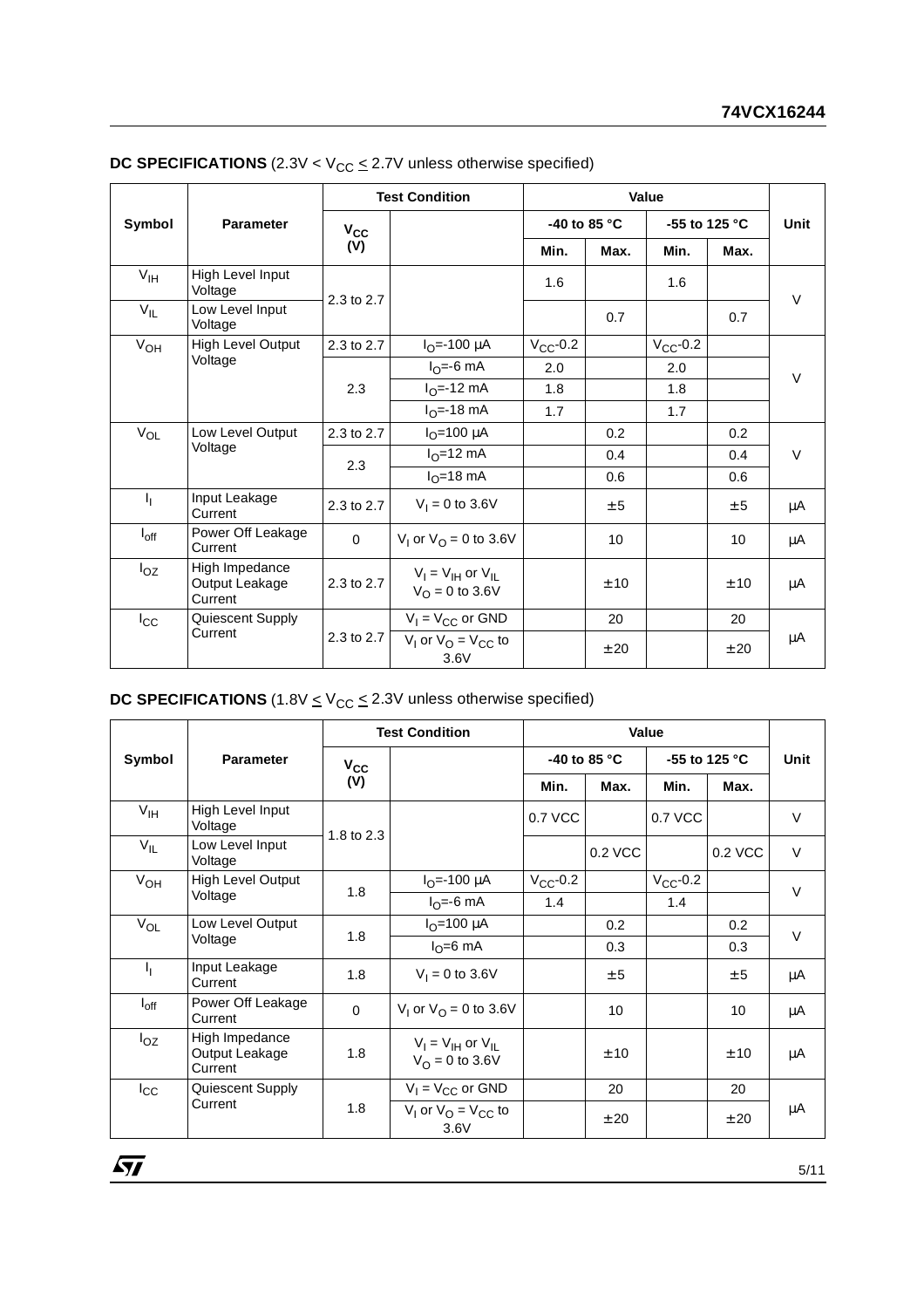### **74VCX16244**

### **DYNAMIC SWITCHING CHARACTERISTICS** (T<sub>a</sub> = 25°C, Input t<sub>r</sub> = t<sub>f</sub> = 2.0ns, C<sub>L</sub> = 30pF, R<sub>L</sub> = 500 $\Omega$ )

|                        |                                   |                                               | <b>Test Condition</b>              |      | Value         |      |   |
|------------------------|-----------------------------------|-----------------------------------------------|------------------------------------|------|---------------|------|---|
| Symbol                 | <b>Parameter</b>                  | $V_{\rm CC}$                                  |                                    |      | $T_A = 25 °C$ |      |   |
|                        |                                   | (V)                                           |                                    | Min. | Typ.          | Max. |   |
| $V_{OLP}$              | Dynamic Low Voltage Quiet         | 1.8                                           |                                    |      | 0.25          |      |   |
|                        | Output (note 1, 3)                | 2.5                                           | $V_{IL} = 0V$<br>$V_{IH} = V_{CC}$ |      | 0.6           |      | V |
|                        |                                   | 3.3                                           |                                    |      | 0.8           |      |   |
| V <sub>OLV</sub>       | Dynamic Low Voltage Quiet         | 1.8                                           |                                    |      | $-0.25$       |      |   |
|                        | Output (note 1, 3)                | 2.5                                           | $V_{IL} = 0V$<br>$V_{IH} = V_{CC}$ |      | $-0.6$        |      | V |
|                        |                                   | 3.3                                           |                                    |      | $-0.8$        |      |   |
| <b>V<sub>OHV</sub></b> | Dynamic High Voltage Quiet<br>1.8 |                                               |                                    | 1.5  |               |      |   |
|                        | Output (note 2, 3)                | $V_{IL} = 0V$<br>$V_{IH} = V_{CC}$<br>$2.5\,$ |                                    |      | 1.9           |      | V |
|                        |                                   | 3.3                                           |                                    |      | 2.2           |      |   |

1) Number of outputs defined as "n". Measured with "n-1" outputs switching from HIGH to LOW or LOW to HIGH. The remaining output is measured in the LOW state.

2) Number of outputs defined as "n". Measured with "n-1" outputs switching from HIGH to LOW or LOW to HIGH. The remaining output is measured in the HIGH state. 3) Parameters guaranteed by design.

### **AC ELECTRICAL CHARACTERISTICS** ( $C_L$  = 30pF,  $R_L$  = 500 $\Omega$ , Input  $t_r$  =  $t_f$  = 2.0ns)

|                                     |                          | <b>Test Condition</b> |  |      |                        |      |                         |    |
|-------------------------------------|--------------------------|-----------------------|--|------|------------------------|------|-------------------------|----|
| Symbol                              | <b>Parameter</b>         | $V_{\rm CC}$          |  |      | -40 to 85 $^{\circ}$ C |      | -55 to 125 $^{\circ}$ C |    |
|                                     |                          | (V)                   |  | Min. | Max.                   | Min. | Max.                    |    |
| t <sub>PLH</sub> t <sub>PHL</sub>   | <b>Propagation Delay</b> | 1.8                   |  | 1.5  | 5.0                    | 1.5  | 6.3                     |    |
|                                     | Time                     | 2.3 to 2.7            |  | 1.0  | 3.0                    | 1.0  | 4.0                     | ns |
|                                     |                          | 3.0 to 3.6            |  | 0.8  | 2.5                    | 0.8  | 3.5                     |    |
| t <sub>PZL</sub> t <sub>PZH</sub>   | Output Enable Time       | 1.8                   |  | 1.5  | 6.5                    | 1.5  | 7.5                     |    |
|                                     |                          | 2.3 to 2.7            |  | 1.0  | 4.1                    | 1.0  | 5.0                     | ns |
|                                     |                          | 3.0 to 3.6            |  | 0.8  | 3.5                    | 0.8  | 4.3                     |    |
| t <sub>PLZ</sub> t <sub>PHZ</sub>   | Output Disable Time      | 1.8                   |  | 1.5  | 5.0                    | 1.5  | 6.3                     |    |
|                                     |                          | 2.3 to 2.7            |  | 1.0  | 3.8                    | 1.0  | 4.9                     | ns |
|                                     |                          | 3.0 to 3.6            |  | 0.8  | 3.5                    | 0.8  | 4.3                     |    |
| t <sub>OSLH</sub> t <sub>OSHL</sub> | Output To Output         | 1.8                   |  |      | 0.5                    |      | 0.5                     |    |
|                                     | Skew Time (note1, 2)     | 2.3 to 2.7            |  |      | 0.5                    |      | 0.5                     | ns |
|                                     |                          | 3.0 to 3.6            |  |      | 0.5                    |      | 0.5                     |    |

1) Skew is defined as the absolute value of the difference between the actual propagation delay for any two outputs of the same device switch-<br>ing in the same direction, either HIGH or LOW (t<sub>OSLH</sub> = | tբ<sub>LHm</sub> - tբ<sub>LHn</sub>|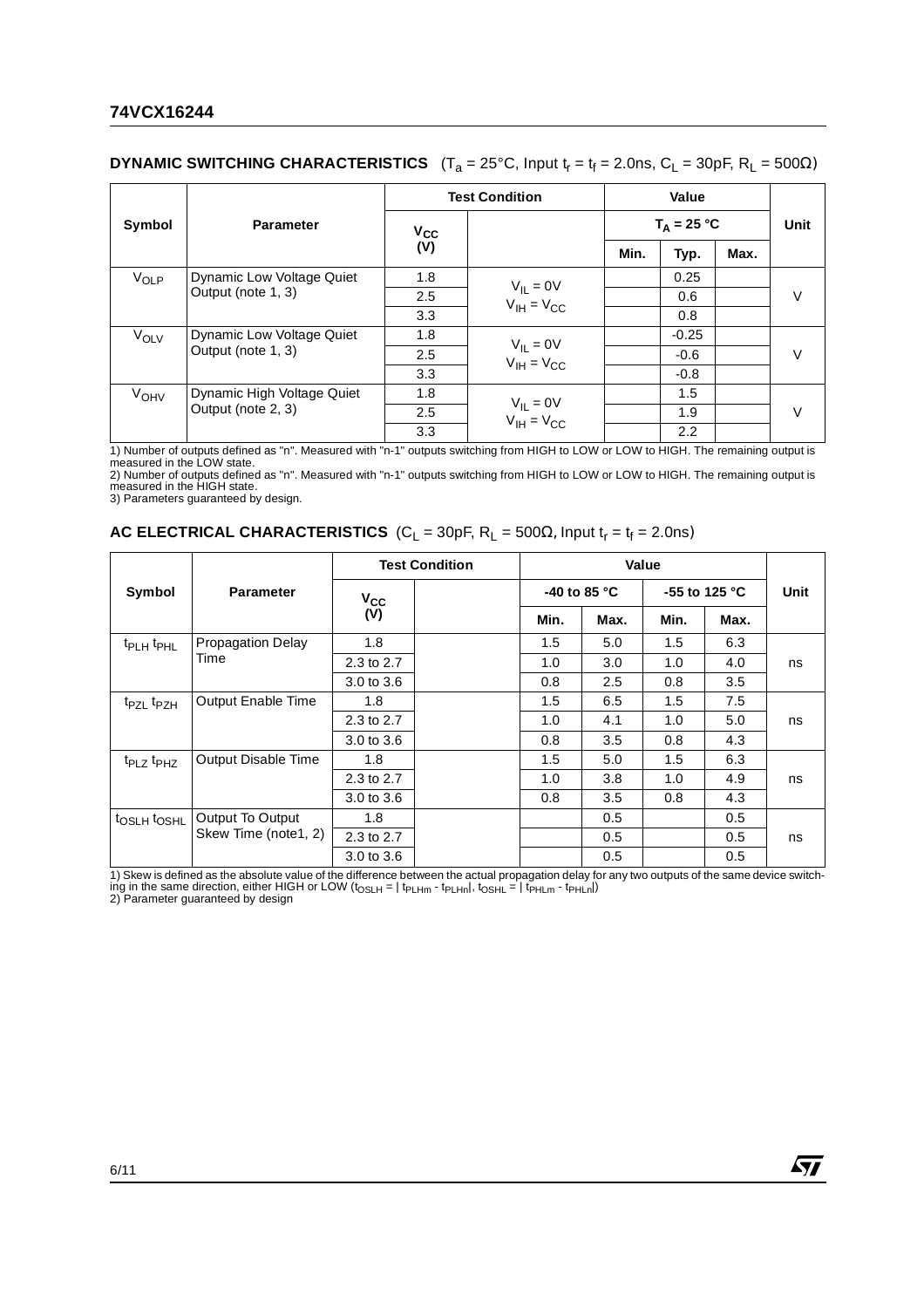### **CAPACITIVE CHARACTERISTICS**

|                            |                                           | <b>Test Condition</b>  | Value                                        |      |               |      |      |
|----------------------------|-------------------------------------------|------------------------|----------------------------------------------|------|---------------|------|------|
| Symbol<br><b>Parameter</b> |                                           |                        |                                              |      | $T_A = 25 °C$ |      | Unit |
|                            |                                           | V <sub>CC</sub><br>(V) |                                              | Min. | Typ.          | Max. |      |
| $C_{\mathsf{IN}}$          | Input Capacitance                         | 1.8, 2.5 or 3.3        | $V_{IN}$ = 0 or $V_{CC}$                     |      | 6             |      | рF   |
| $\mathtt{C_{OUT}}$         | <b>Output Capacitance</b>                 | 1.8, 2.5 or 3.3        | $V_{IN}$ = 0 or $V_{CC}$                     |      | 7             |      | pF   |
| $C_{PD}$                   | Power Dissipation Capacitance<br>(note 1) | 1.8, 2.5 or 3.3        | $f_{IN}$ = 10MHz<br>$V_{IN}$ = 0 or $V_{CC}$ |      | 20            |      | pF   |

1) C<sub>PD</sub> is defined as the value of the IC's internal equivalent capacitance which is calculated from the operating current consumption without<br>load. (Refer to Test Circuit). Average operating current can be obtained by th circuit)

#### **TEST CIRCUIT**



| <b>TEST</b>                                                           | <b>SWITCH</b> |
|-----------------------------------------------------------------------|---------------|
| t <sub>PLH</sub> , t <sub>PHL</sub>                                   | Open          |
| $ t_{PZL}, t_{PLZ} (V_{CC} = 3.0 \text{ to } 3.6V)$                   | 6V            |
| $ t_{PZL}, t_{PLZ} (V_{CC} = 2.3 \text{ to } 2.7V \text{ or } 1.8V) $ | $2V_{CC}$     |
| $ t_{PZH}, t_{PHZ} $                                                  | <b>GND</b>    |

C<sub>L</sub> = 30 pF or equivalent (includes jig and probe capacitance)<br>R<sub>L</sub> = R1 = 500Ω or equivalent<br>R<sub>T</sub> = Z<sub>OUT</sub> of pulse generator (typically 50Ω)

### **WAVEFORM SYMBOL VALUES**

| Symbol | $V_{CC}$        |                  |                  |  |
|--------|-----------------|------------------|------------------|--|
|        | 3.0 to 3.6V     | 2.3 to 2.7V      | <b>1.8V</b>      |  |
| ۷ıн    | 2.7V            | $V_{\rm CC}$     | ∨сс              |  |
| vм     | 1.5V            | $V_{\rm CC}$ /2  | $V_{CC}/2$       |  |
|        | $V_{OL}$ + 0.3V | $V_{OL} + 0.15V$ | $V_{OL}$ + 0.15V |  |
| V∿     | $V_{OH} - 0.3V$ | $V_{OH} - 0.15V$ | $V_{OH} - 0.15V$ |  |

57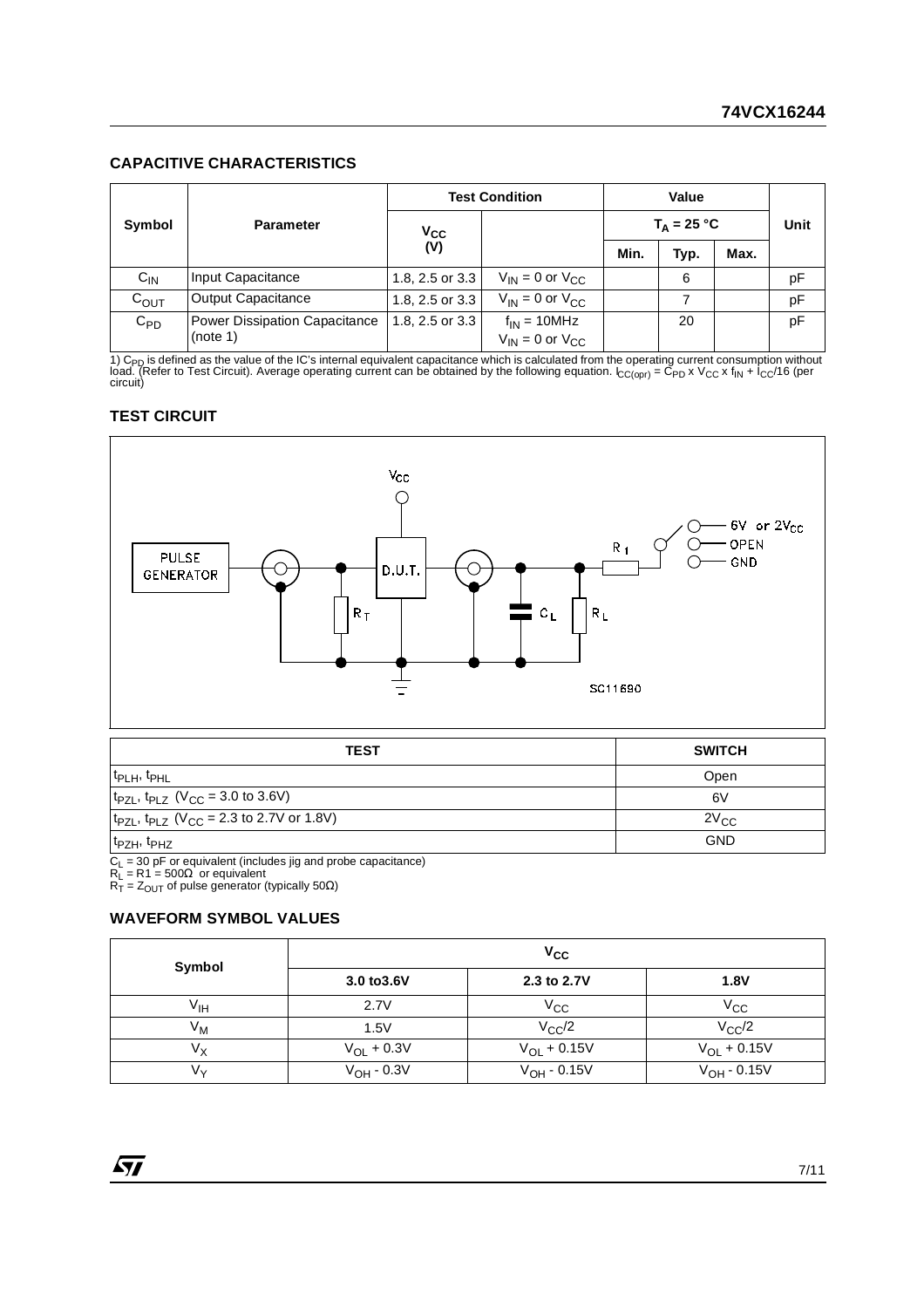

#### **WAVEFORM 1 : PROPAGATION DELAYS** (f=1MHz; 50% duty cycle)



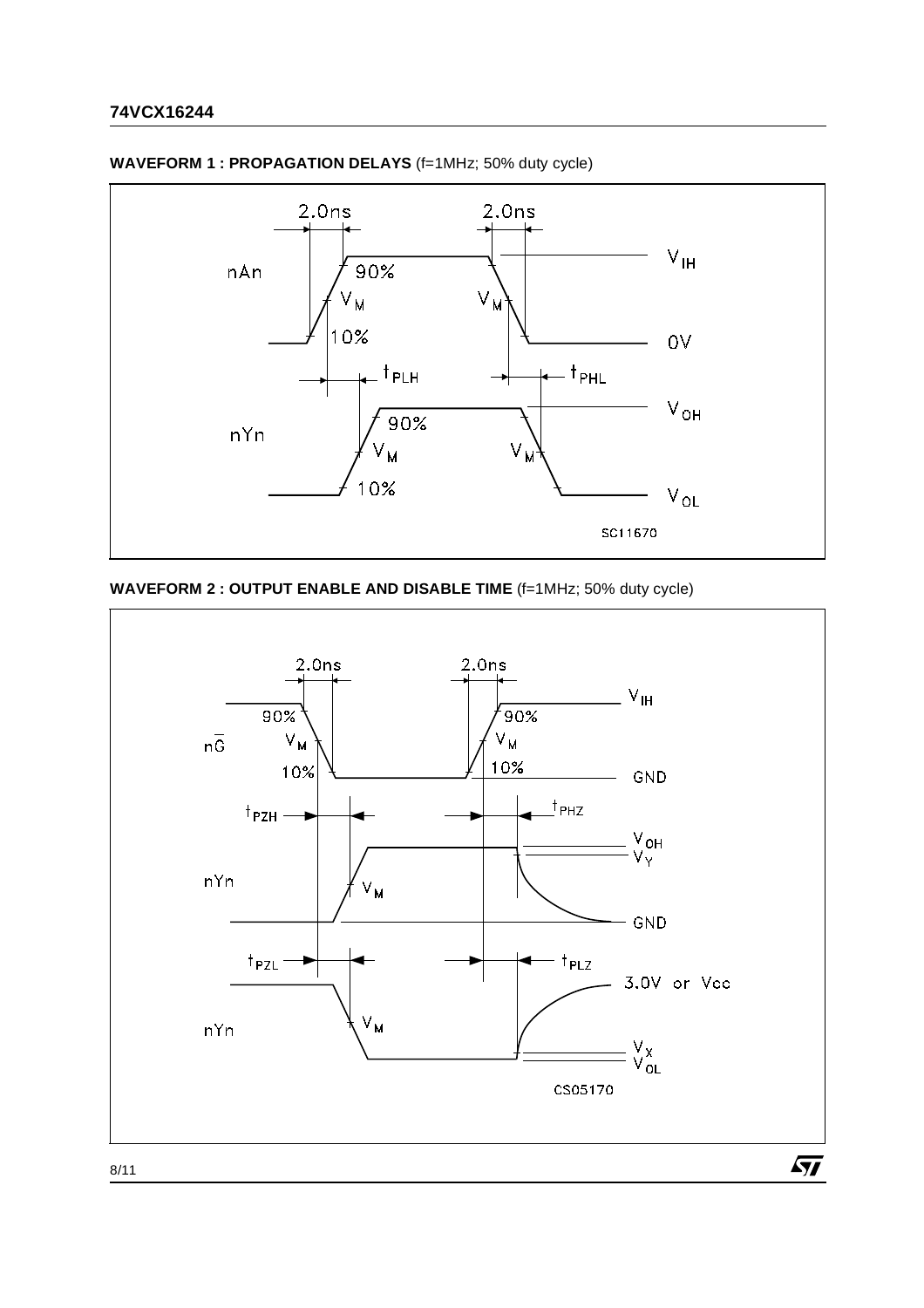| DIM.         |             | mm.        |             |             | inch       |             |  |
|--------------|-------------|------------|-------------|-------------|------------|-------------|--|
|              | MIN.        | <b>TYP</b> | MAX.        | MIN.        | TYP.       | MAX.        |  |
| $\mathsf{A}$ |             |            | 1.2         |             |            | 0.047       |  |
| A1           | 0.05        |            | 0.15        | 0.002       |            | 0.006       |  |
| A2           |             | 0.9        |             |             | 0.035      |             |  |
| $\sf b$      | 0.17        |            | 0.27        | 0.0067      |            | 0.011       |  |
| $\mathbf{C}$ | 0.09        |            | 0.20        | 0.0035      |            | 0.0079      |  |
| D            | 12.4        |            | 12.6        | 0.488       |            | 0.496       |  |
| $\mathsf E$  |             | 8.1 BSC    |             |             | 0.318 BSC  |             |  |
| E1           | 6.0         |            | $6.2\,$     | 0.236       |            | 0.244       |  |
| ${\bf e}$    |             | 0.5 BSC    |             |             | 0.0197 BSC |             |  |
| $\sf K$      | $0^{\circ}$ |            | $8^{\circ}$ | $0^{\circ}$ |            | $8^{\circ}$ |  |
| L            | 0.50        |            | 0.75        | 0.020       |            | 0.030       |  |





9/11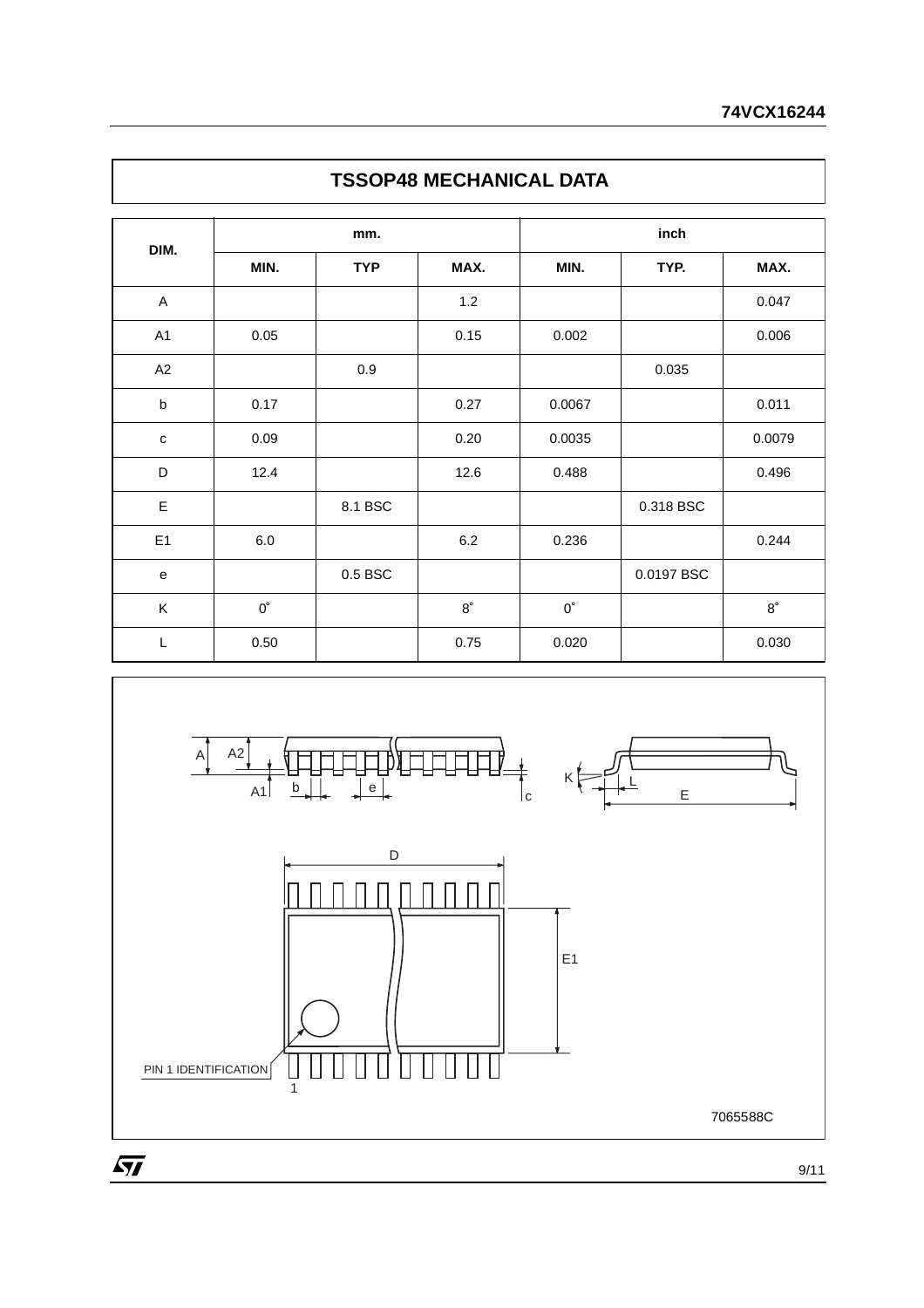$\Gamma$ 

| Tape & Reel TSSOP48 MECHANICAL DATA |      |            |      |       |      |        |
|-------------------------------------|------|------------|------|-------|------|--------|
| DIM.                                | mm.  |            | inch |       |      |        |
|                                     | MIN. | <b>TYP</b> | MAX. | MIN.  | TYP. | MAX.   |
| A                                   |      |            | 330  |       |      | 12.992 |
| C                                   | 12.8 |            | 13.2 | 0.504 |      | 0.519  |
| D                                   | 20.2 |            |      | 0.795 |      |        |
| $\mathsf{N}$                        | 60   |            |      | 2.362 |      |        |
| $\top$                              |      |            | 30.4 |       |      | 1.197  |
| Ao                                  | 8.7  |            | 8.9  | 0.343 |      | 0.350  |
| Bo                                  | 13.1 |            | 13.3 | 0.516 |      | 0.524  |
| Ko                                  | 1.5  |            | 1.7  | 0.059 |      | 0.067  |
| Po                                  | 3.9  |            | 4.1  | 0.153 |      | 0.161  |
| $\mathsf{P}$                        | 11.9 |            | 12.1 | 0.468 |      | 0.476  |

### $\mathsf{N}$  $\mathsf{D}%$  $\mathsf{C}$  $\overline{A}$ ⊺ Δ  $\mathbf 1$  $\top$ ń Po  $Bo$  $\overline{\bigcirc}$  $\overline{\mathbb{O}}$  $\bigcirc$  $\mathbb{C}$ C  $\Box$  $\mathbb{L}$  $A<sub>0</sub>$ Ko  $\mathsf{P}$

٦

Note: Drawing not in scale